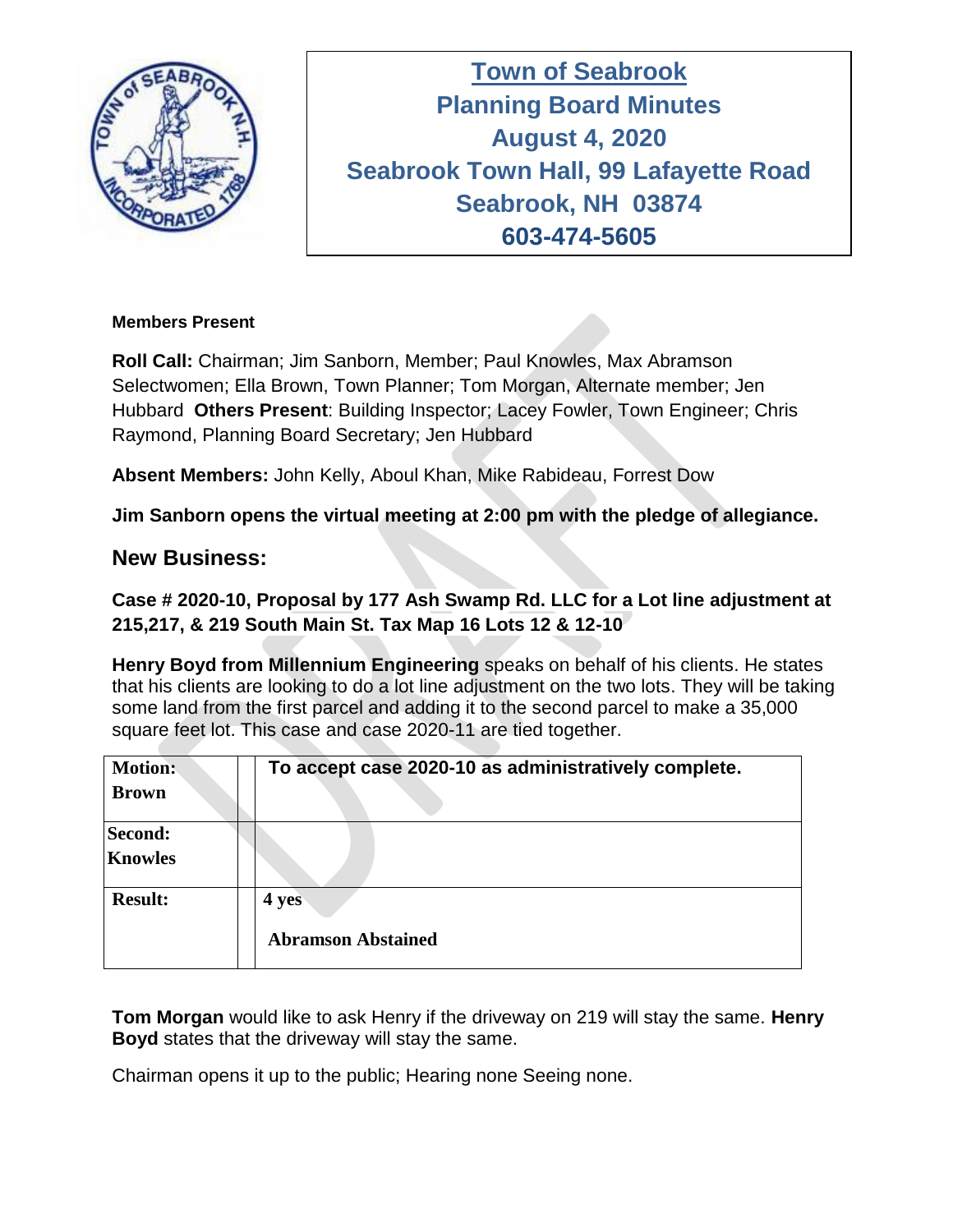| <b>Motion:</b><br><b>Brown</b>   | Approve Case 2020-10 Proposal by 177 Ash Swamp Rd.<br>LLC for a Lot line adjustment at 215,217, & 219 South<br>Main St. Tax Map 16 Lots 12 & 12-10 |
|----------------------------------|----------------------------------------------------------------------------------------------------------------------------------------------------|
| <b>Second:</b><br><b>Knowles</b> |                                                                                                                                                    |
| <b>Result:</b>                   | 4 yes<br><b>Abramson Abstained</b>                                                                                                                 |

### **Case 2020-11, Proposal by 177 Ash Swamp Rd. LLC for a condo conversion at 215-217 South Main St. Tax Map 16 Lot 12-10**

**Henry Boyd from Millennium Engineering** speaks on behalf of his clients. He states now they are speaking about the lot on the left. Currently the lot now is under construction. They will access the condos from the common areas in the front. The new driveway will be used by both condos. There is an existing garage on the property that they would like to remove. The sewer department would like them to come off the existing service line to provide service to each unit.

| <b>Motion:</b> | To accept Case 2020-11 as administratively complete |
|----------------|-----------------------------------------------------|
| <b>Brown</b>   |                                                     |
| Second:        |                                                     |
| <b>Knowles</b> |                                                     |
| <b>Result:</b> | All in favor                                        |
|                |                                                     |

**Chairman Sanborn** opens it up to the public; seeing none, hearing none.

**Abramson** would like to know if the property owner is aware that this might change the property value of the property. **Boyd** believes he does.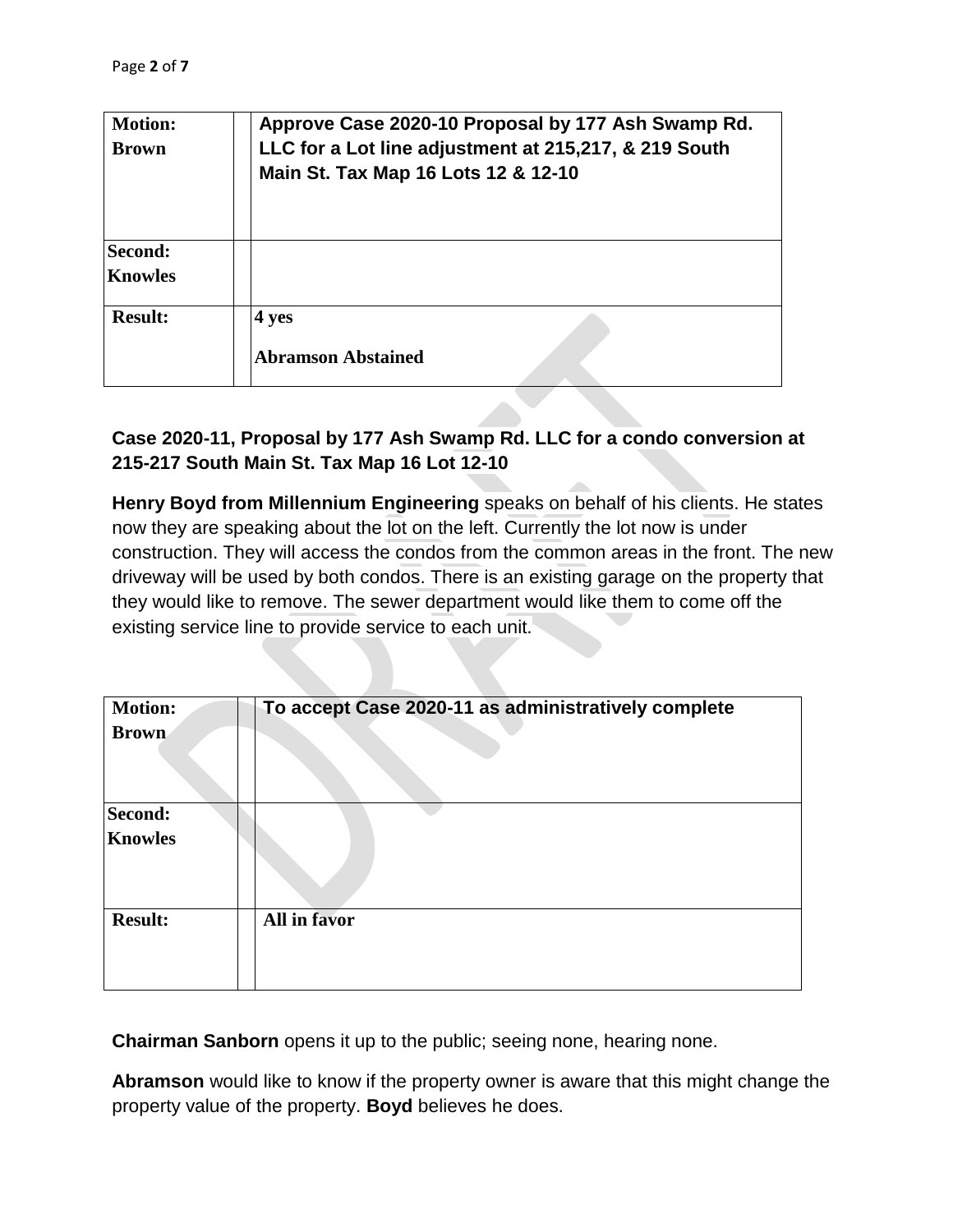| <b>Motion:</b><br><b>Brown</b> | Case 2020-11, Proposal by 177 Ash Swamp Rd. LLC for a<br>condo conversion at 215-217 South Main St. Tax Map 16<br>Lot 12-10 |
|--------------------------------|-----------------------------------------------------------------------------------------------------------------------------|
| Second:<br><b>Knowles</b>      |                                                                                                                             |
| <b>Result:</b>                 | All in favor                                                                                                                |

## **Case 2020-12, Proposal by Frank Lanzillo, Sr. for a site plan review at 15 Pine St. Tax Map 8 Lot 27.**

Henry Boyd from Millennium Engineering speaks on behalf of his client. The applicant would like to open up a restaurant at 15 Pine Street. Boyd states that this case did go in front of the technical review committee. He states that the plan changed from 2 sheets to now 5 sheets. It is a mixed use site and is in a commercial zone. This is the last lot on route one that is part of the commercial zone. There are two existing driveways with an existing single family dwelling. The applicant would like to put an addition out in the back of the property. The addition may not be built for a while but he would like to get it approved in case he needs to build it for outdoor seating. Boyd states that they made a better design for the parking in the back of the property. Boyd would like to add one way arrows on the property so the flow of traffic will flow easily. The applicant would like to re-grade the existing pavement due to water that is pooling up on the property. Boyd states that the applicant will be installing a 6 foot tall vinyl fence in order to shield any lights to the abutters

| <b>Motion:</b><br><b>Brown</b> | To accept Case 2020-12 as administratively complete |
|--------------------------------|-----------------------------------------------------|
| Second:<br><b>Abramson</b>     |                                                     |
| <b>Result:</b>                 | All in favor                                        |

**Sanborn opens it up for discussion to the board.**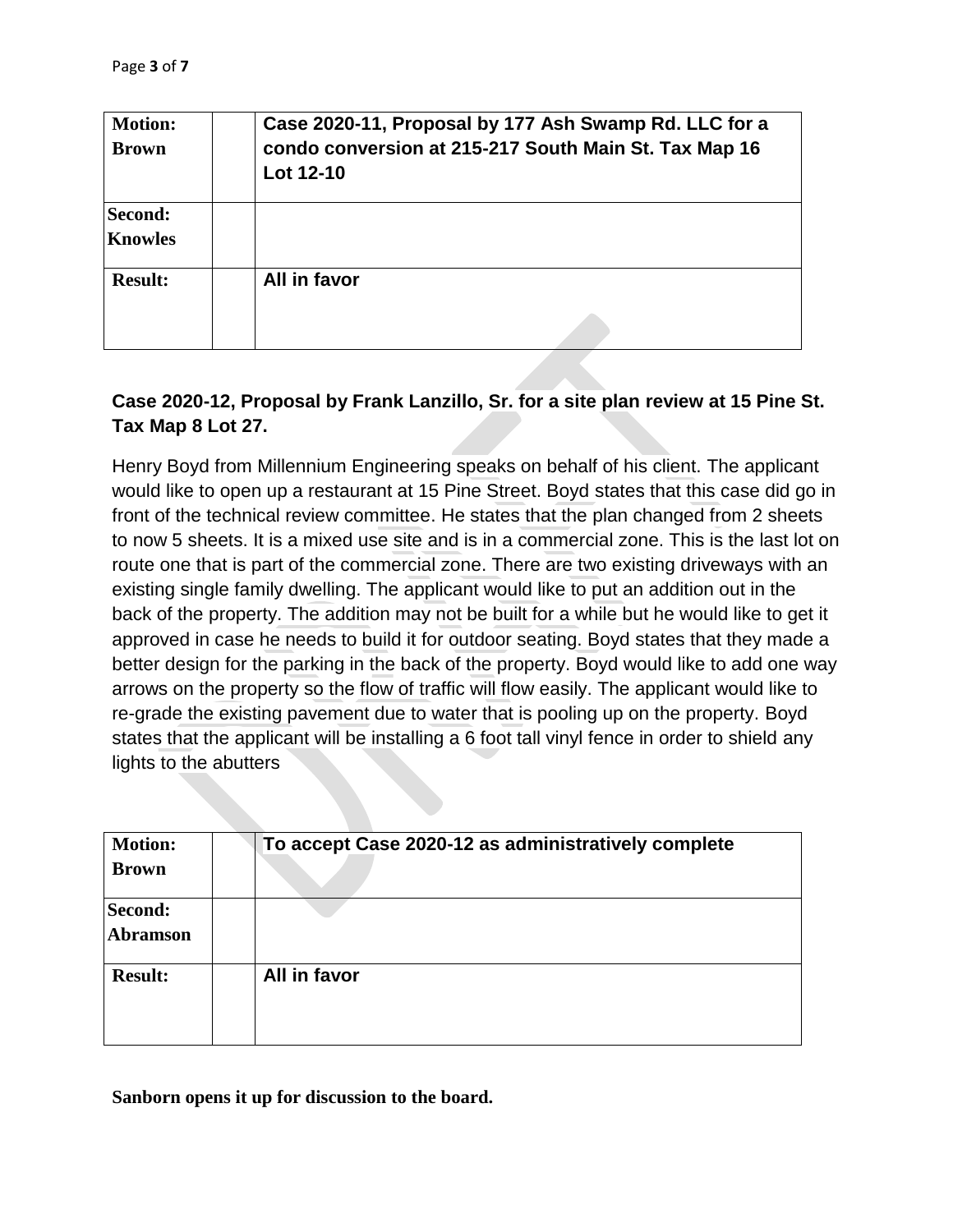**Khan** would like to mention that the road on Pine Street is already so narrow and there is already a lot of activity on that road from the Car Wash and the other residential neighborhoods. Khan would like to know how **many** cars the applicant is planning to bring to his restaurant. **Boyd states that the** applicant's hours will be 7am- 11pm. The fencing should block the lighting. This will be a family restaurant not a saloon. Boyd states that the road is 9 feet wider than the standard road. He states that the applicant is in a commercial zone and we should allow him to do something .**Khan** would like to know how many parking spaces are provided. **Boyd** states that there are 60 seats in the restaurant with 17 parking spaces. **Khan** would like to know if the 60 seats and 17 parking spaces apply to the regulations. **Morgan** states that it does apply to the site plan review regulations**. Morgan** would like to know if more cars show up to go to the restaurant where would they park. **Boyd** states that they won't park. He states there is vertical curbing on the road and if they were to park on the street then they would be towed. It would be an enforcement issue at that point. **Morgan** asks if the applicant would be ok with putting a stipulation on parking in the road. **Khan** agrees that a property owner shall do what they want with their land but he would like to ask the board to put a stipulation on the parking of big trucks in the road. **Boyd** states that he will talk to his client about the loading and unloading of goods. **Khan** would also like to state that the stop sign at the end of the street near the car wash; nobody ever stops at that stop sign. **Boyd** suggests that they can put a note on the plan that there will be a sign that says no loading or unloading in the street and they can also add in a stop sign. **Sanborn** would like to know where the fence is going to be located. **Boyd** states it will be at the South end existing single family house. **Boyd** states that the applicant would probably put a fence all the way out to Pine Street if that is what the board requests. **Sanborn** feels that the fence should be along the back end of the property to stop the glare of the lights going into the apartment buildings.

**Bill Welch, 19 Pine Street** would like to know if the curb cut is on record with the town. Morgan states that it is not because it is the responsibility of the state so it would be on record with the NH dot. **Welch** would also like to ask about the noise. He wants to know if there will be any noise coming from the property with outdoor speakers. **Boyd** states that there is no plan on having outdoor music. **Welch** also questions a 3 foot door facing his property. **Boyd** states that was just for emergency purposes only. Welch is against all the smells that may come from the property. Where will the dumpster be? Boyd points it out on the plan. Welch would like to know where the workers are going to park. **Boyd** states in the parking lot. Welch has concerned about the school bus stop. He is in favor of apartments going there but not a restaurant. **Boyd** states that the zoning will not allow it. **Brown** asks if it is going to impact him in some way. He states it will probably impact his property value.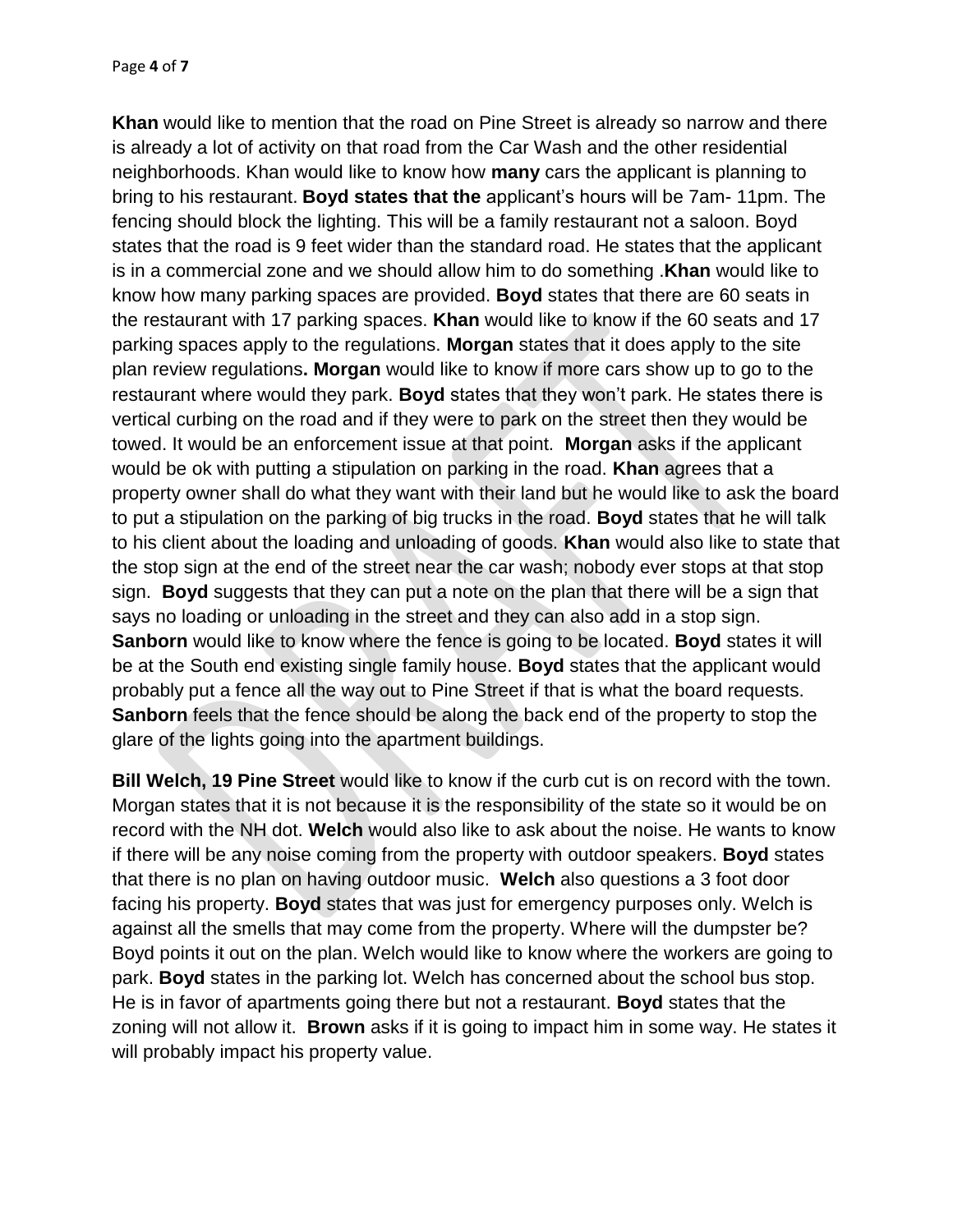**Michelle Bush of 37 Pine Street** knows that the applicant makes a good pizza and every time she goes to pick up her pizza the bar is packed. She knows he has a right to do business but she doesn't believe that this is the right location for his business. She believes after hours people are going to park where ever they want.

**Joe Daly from 27 Pine Street** has many concerns. He is concerned with the smell, the noises, the smoke, and the fumes that will be coming from that restaurant. There will be light pollution and noise pollution. He believes that the applicant should have came and talked to the abutters before he began developing his plans. He would also like to know if the single family home is actually a single family home or apartments.

**Boyd** reiterates that the zoning is zoned commercially. The applicant has an allowed use in the zone.

**Abramson** states that if we wanted to stop the project we wouldn't really have a leg to stand on because the applicant is in his zone.

**Building inspector Lacey Fowler** understands the abutters concerns. She states that if the business is put in place that the abutters, or anyone that has any complaints, are more than welcome to send it into her office.

**Resident Joe Daly** doesn't think that a 6 foot fence is big enough. He feels they should put up a 10 foot fence**. Boyd** states that if the fence was higher than 6 feet then they would need a variance. He believes 6 feet is very substantial.

| <b>Motion:</b>  | To approve Case 2020-12, Proposal by Frank Lanzillo, Sr. for a site plan |
|-----------------|--------------------------------------------------------------------------|
| <b>Abramson</b> | review at 15 Pine St. Tax Map 8 Lot 27 with the following conditions:    |
|                 | *No parking on Pine street                                               |
|                 | *No deliveries to be made on Pine street                                 |
|                 | *Add a fence on the side of Mr. Welch and the side of the apartments     |
| Second:         |                                                                          |
| <b>Brown</b>    |                                                                          |
| <b>Result:</b>  | 4 in favor                                                               |
|                 | <b>Knowles-No</b>                                                        |
|                 |                                                                          |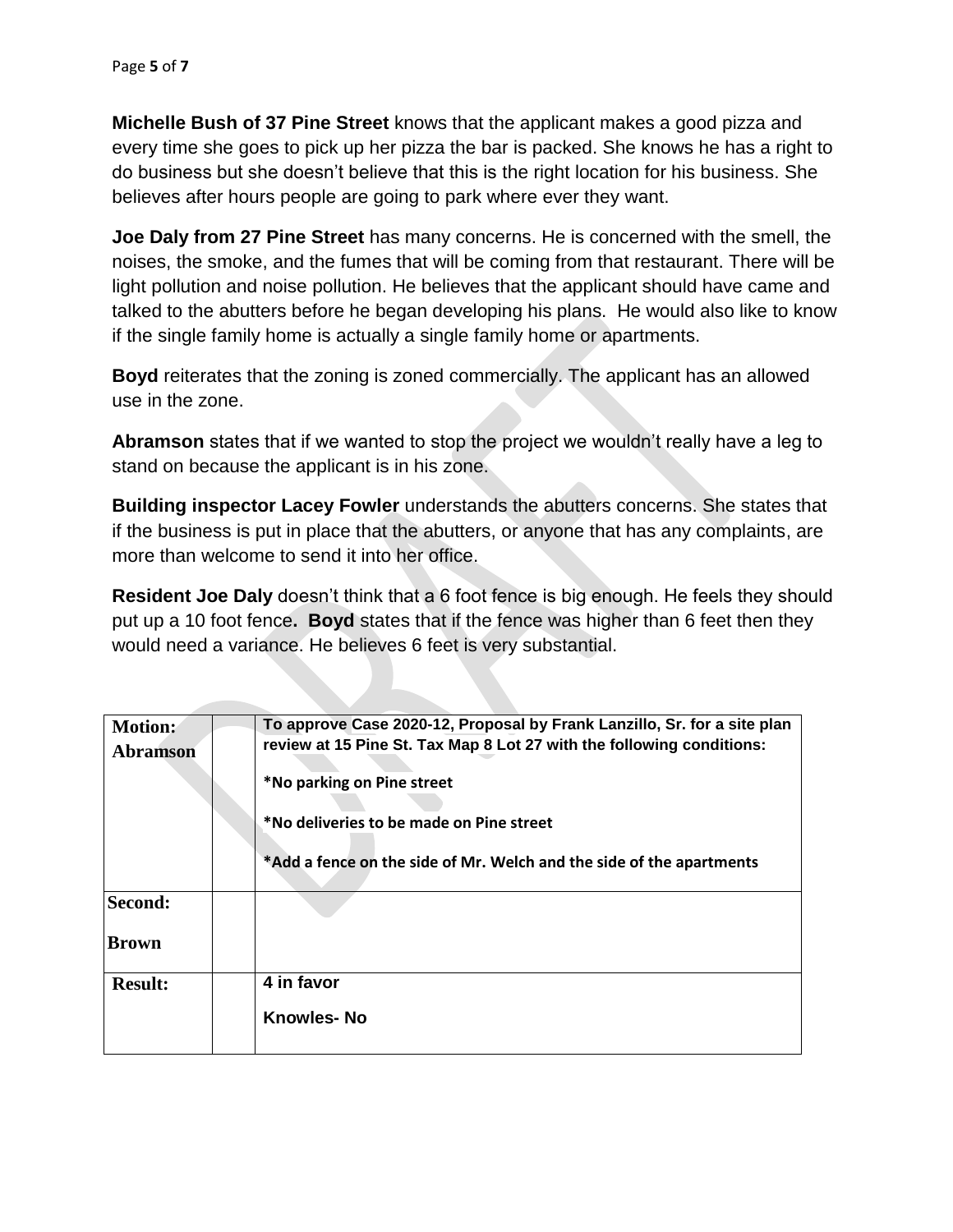## **Case 2020-13, Proposal by Douglas Brown for a conditional use permit at 77 Stard Rd. Tax Map 4 Lot 116.**

**Douglas Brown** speaks on his behalf. He states that he lives at 77 Stard Rd. He is looking to register his vehicles at his property which is also under his home business. He states that he is looking for approval to park his car and his daughter's cars.

**Morgan** recommends that the board approve his case. He states that he currently has a home office and is looking to change it to a home occupation.

| <b>Motion:</b>  | To accept case 2020-13 as administratively complete |
|-----------------|-----------------------------------------------------|
| <b>Abramson</b> |                                                     |
| Second:         |                                                     |
| <b>Brown</b>    |                                                     |
| <b>Result:</b>  | All in favor                                        |

| <b>Motion:</b><br><b>Brown</b> | To approve Case 2020-13, Proposal by Douglas Brown for a<br>conditional use permit at 77 Stard Rd. Tax Map 4 Lot 116 |
|--------------------------------|----------------------------------------------------------------------------------------------------------------------|
| Second:                        |                                                                                                                      |
| <b>Sanborn</b>                 |                                                                                                                      |
| <b>Result:</b>                 | All in favor                                                                                                         |

**Tom Morgan** speaks about the transportation project. He would like to know if anyone has any transportation projects that are coming up and if so to let him know.